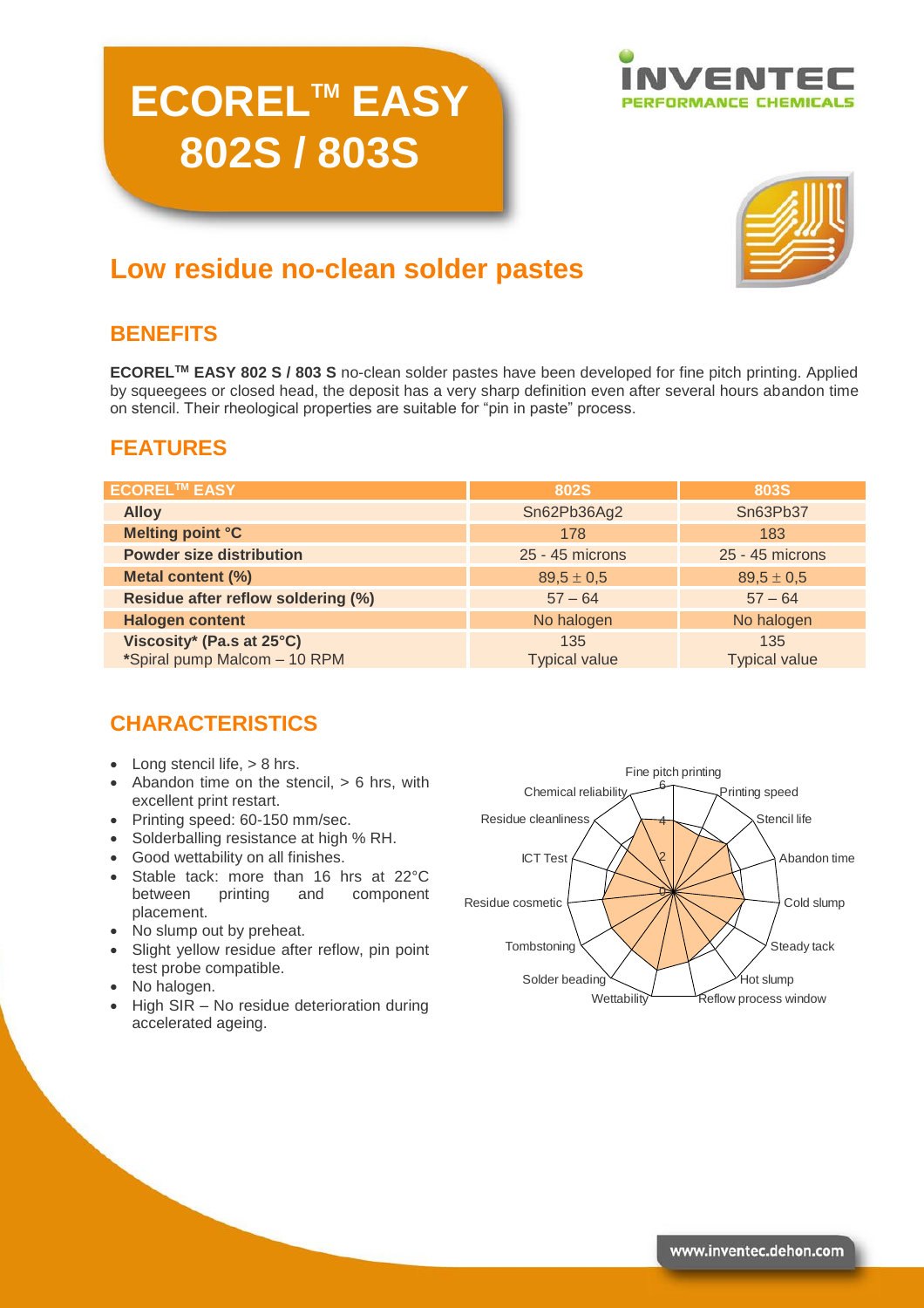## ECORELTM EASY 802S / 803S

| <b>Standards tests</b>     | <b>Results</b>   | <b>Procedures</b> |
|----------------------------|------------------|-------------------|
| <b>Flux Classification</b> | ROL <sub>0</sub> | ANSI/J-STD-004    |
|                            | 113              | <b>ISO 9454</b>   |
| <b>Solder balling test</b> | <b>Pass</b>      | ANSI/J-STD-005    |
| <b>Copper mirror</b>       | Pass             | ANSI/J-STD-004    |
| <b>Chromate paper</b>      | <b>Pass</b>      | ANSI/J-STD-004    |
| <b>Copper corrosion</b>    | Pass             | ANSI/J-STD-004    |
| SIR (Ohms)                 | <b>Pass</b>      |                   |
| After 21 days              |                  |                   |
| 85°C - 85% RH - 50 V       | $> 10^9$         | ANSI/J-STD-004    |
| <b>End of cycle</b>        |                  |                   |
| $20^{\circ}$ C – 65% RH    | $> 10^{10}$      |                   |

# **PACKAGING**

| Jars                     | 250g or 500g  | 12 months |
|--------------------------|---------------|-----------|
| Cartridges               | 700g or 1400g | 9 months  |
| <b>Proflow cassettes</b> | 800g          | 9 months  |

# **STORAGE & SHELF LIFE**

To ensure the best product performance, the recommended storage temperature range is 0°C to 10°C. Store at room temperature at least four hours before use. For an optimal preservation, store cartridges in vertical position, tip downwards.